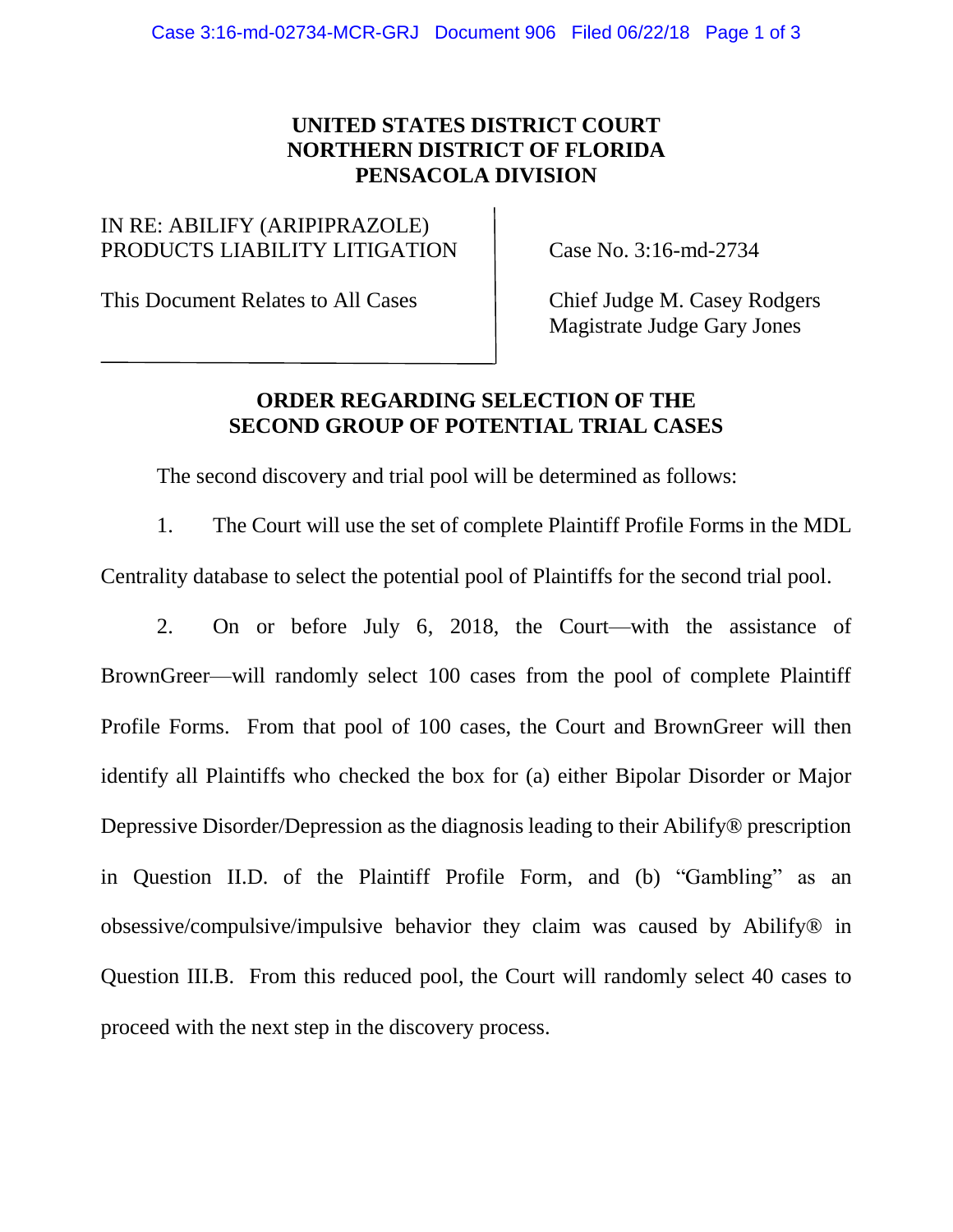3. By July 20, 2018, Plaintiffs will advise the Court as to whether *Lexecon* will be waived for each of the 40 cases.<sup>1</sup> Any individual case in which Plaintiffs do not waive venue will be removed from the second discovery pool and immediately replaced with another randomly selected case from the reduced pool described in Paragraph 2 above.

4. Once the pool has been narrowed to 40 cases, each side will notify the Court within 14 days of five cases to be struck from the pool, taking the total pool down to 30 cases. In each of the 30 remaining cases, Plaintiff must provide by September 28, 2018 a completed Plaintiff Fact Sheet, medical, financial, or gambling records authorizations for each of the sources identified in the Plaintiff Fact Sheet, and copies of relevant medical, financial, and gambling records in Plaintiff's or Plaintiff counsel's possession. Should any additional authorization(s) be required for healthcare providers, financial, or gambling entities not identified in the Plaintiff Fact Sheet, Plaintiffs shall provide such authorization(s) within two (2) business days of Defendants' notifying Plaintiffs of the need. Once Defendants receive authorizations, they must begin collecting medical, financial, and gambling records from third parties in each of the 30 pool cases. Plaintiffs' "first look" period to review records collected by RecordTrak shall be limited to five (5) days.

 $\overline{a}$ 

<sup>1</sup> *See Lexecon Inc. v. Milberg Weiss Bershad Hynes & Lerach*, 523 U.S. 26 (1998).